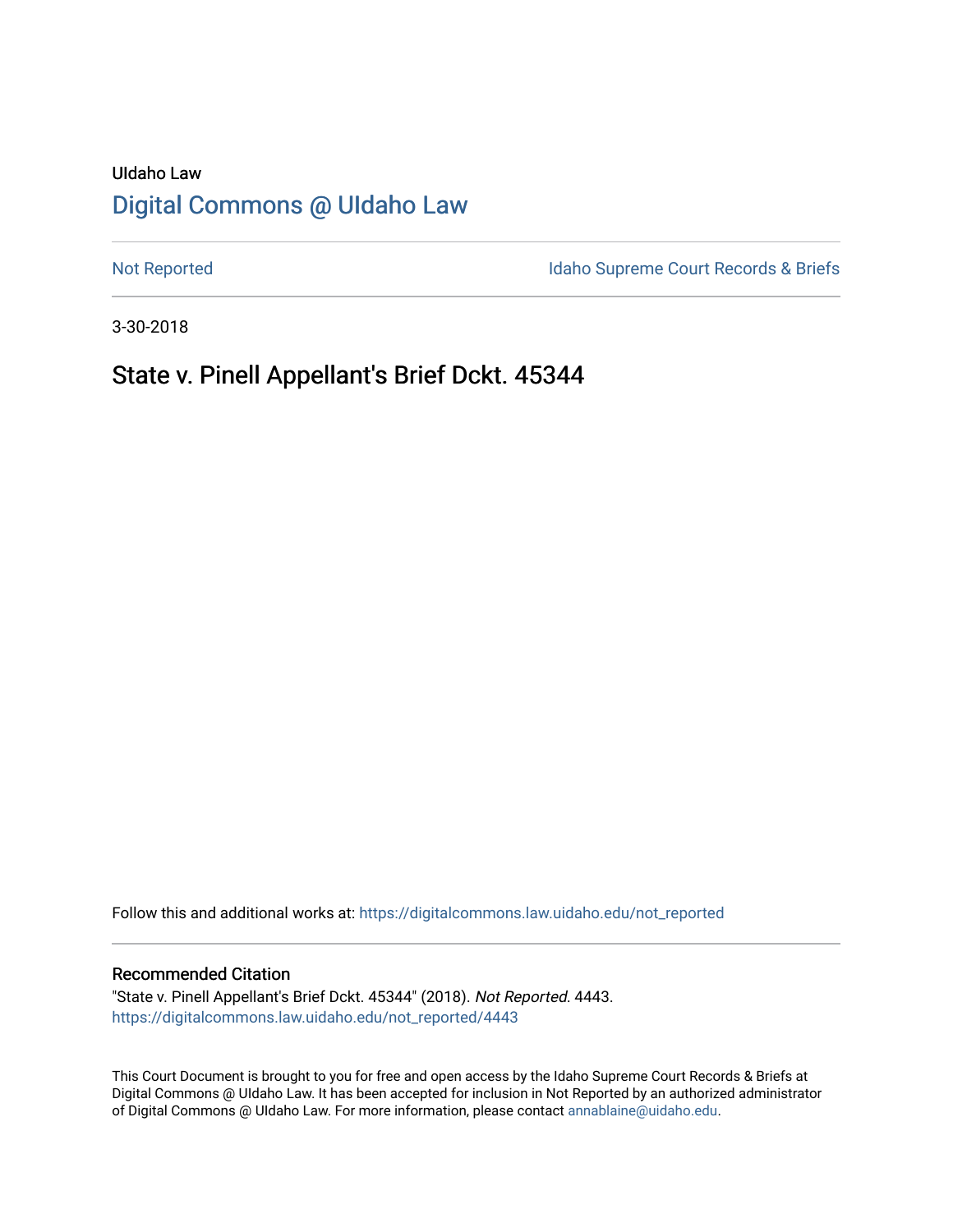ERIC D. FREDERICKSEN State Appellate Public Defender I.S.B. #6555

JASON C. PINTLER Deputy State Appellate Public Defender I.S.B. #6661 322 E. Front Street, Suite 570 Boise, Idaho 83702 Phone: (208) 334-2712 Fax: (208) 334-2985 E-mail: documents@sapd.state.id.us

#### IN THE SUPREME COURT OF THE STATE OF IDAHO

| STATE OF IDAHO,       |                                |
|-----------------------|--------------------------------|
|                       | NO. 45344                      |
| Plaintiff-Respondent, |                                |
|                       | JEROME COUNTY NO. CR 2017-1533 |
| V.                    |                                |
|                       |                                |
| <b>BRIAN PINELL,</b>  | <b>APPELLANT'S BRIEF</b>       |
|                       |                                |
| Defendant-Appellant.  |                                |
|                       |                                |

#### STATEMENT OF THE CASE

### Nature of the Case

Brian Pinell pled guilty to one count of aggravated assault on a law enforcement officer and was sentenced to a unified term of eight years, with three years fixed. Mr. Pinell asserts the district court abused its discretion by imposing an excessive sentence upon him in light of the mitigating factors that are present in his case.

#### Statement of the Facts & Course of Proceedings

Highly intoxicated and reeling from a fight with his girlfriend, 26 year-old Brian Pinell sped his SUV past two sheriff's deputies with a friend in the passenger seat; drove recklessly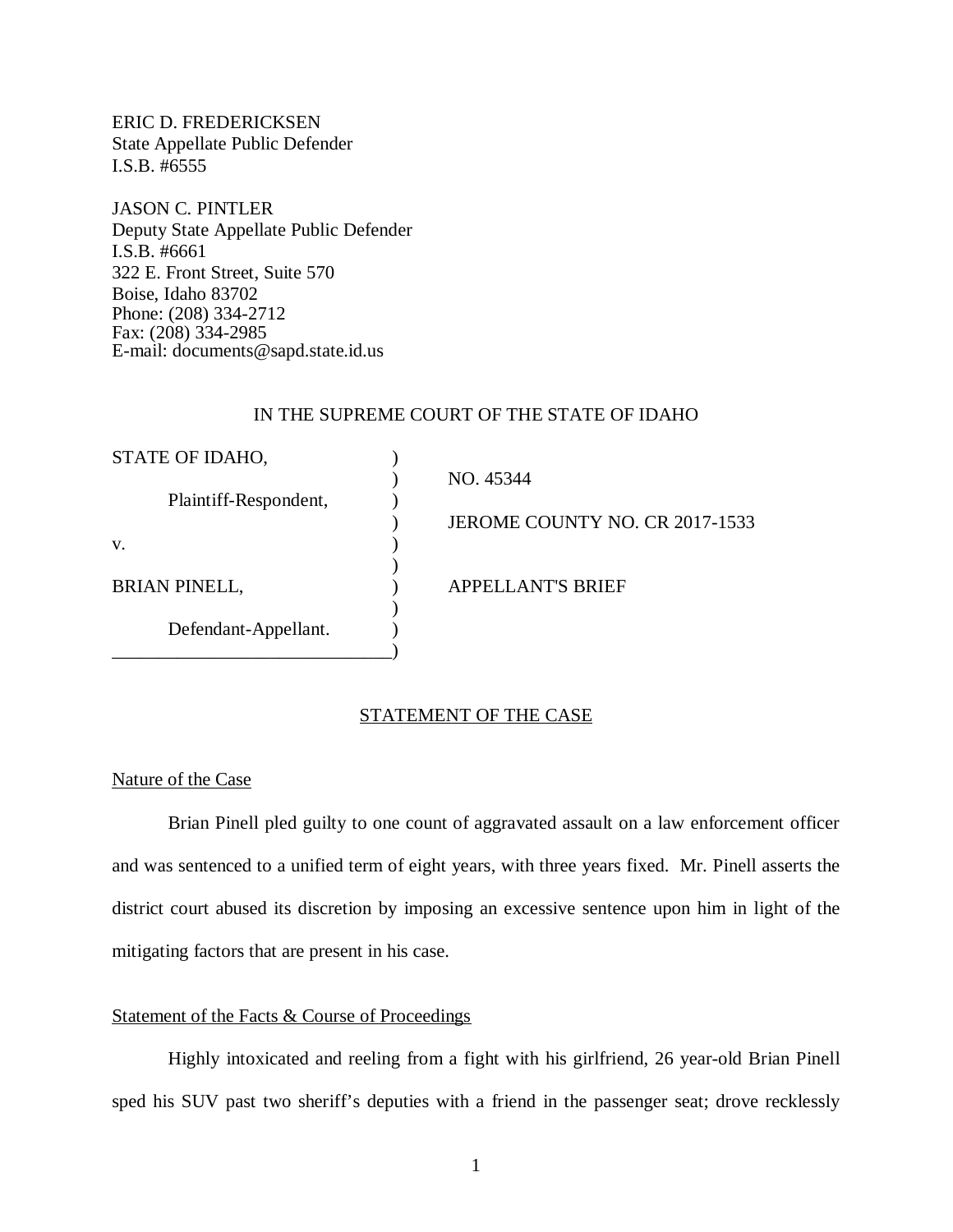while trying to elude the deputies; crashed into some rocks; pointed a rifle at the deputies; and then ran into the desert.  $(PSI, pp.4-6.)$ <sup>[1](#page-2-0)</sup> After contemplating suicide, Mr. Pinell turned himself in the following day. (PSI, p.6.) Mr. Pinell waived his right to a preliminary hearing and the State filed an Information charging him with two counts of aggravated assault on certain law enforcement personnel, eluding a police officer, felony driving under the influence, and possession of an open container of alcohol in a motor vehicle. (R., pp.63-66, 72-74.)

Mr. Pinell pled guilty to Count I of an Amended Information charging him with aggravated assault on certain law enforcement personnel, with both deputies named as victims; in exchange, the State agreed to dismiss the remaining counts with no agreed upon sentencing recommendations. (R., pp.83-89; Tr., p.4, L.15 – p.14, L.11.) During the sentencing hearing, the State asked the court to impose a unified term of ten years, with five years fixed, while counsel for Mr. Pinell requested the court either place Mr. Pinell on probation or retain jurisdiction, but Mr. Pinell's counsel did not recommend an underlying sentence. (Tr., p.24, Ls.23-24; p.33, Ls.1-15.) The district court imposed a unified term of eight years, with three years fixed, declining to place Mr. Pinell on probation or retain jurisdiction. (R., pp.92-99; Tr., p.36, Ls.14-[2](#page-2-1)2.) Mr. Pinell filed a timely Notice of Appeal.<sup>2</sup> (R., pp.102-105.)

<span id="page-2-0"></span><sup>&</sup>lt;sup>1</sup> Citations to the Presentence Investigation Report and its attached documents will use the designation "PSI," as well as the page numbers associated with the electronic file containing those documents.

<span id="page-2-1"></span> $2^2$  Mr. Pinell also filed a timely Rule 35 motion seeking leniency, which was denied by the district court. (R., pp.110-116.) Because Mr. Pinell did not include any new or additional information in support of his motion, and in light of the relevant standards of review, Mr. Pinell does not raise any issues related to the denial of his Rule 35 motion in this appeal.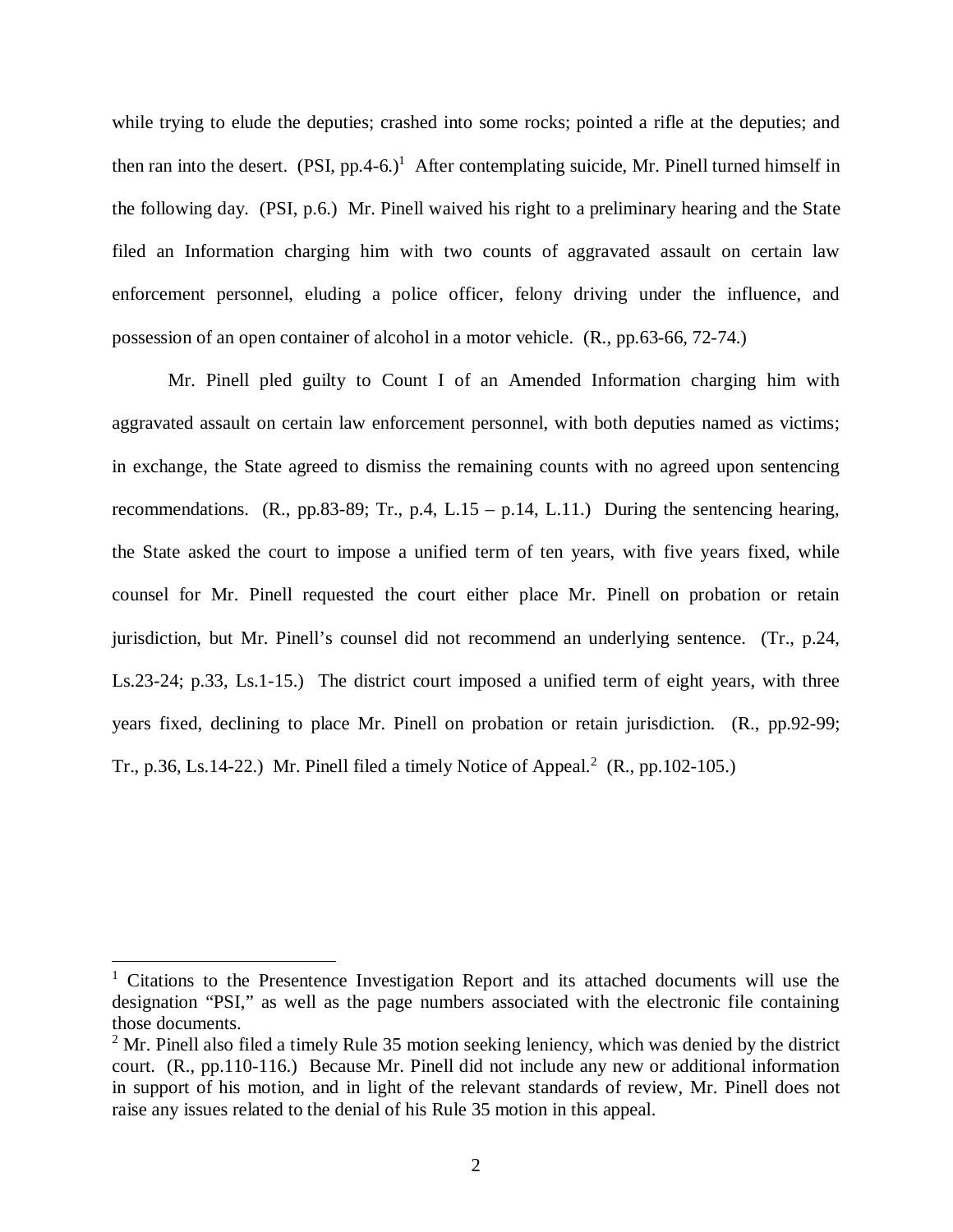#### ISSUE

Did the district court abuse its discretion when it imposed upon Mr. Pinell a unified sentence of eight years, with three years fixed, in light of the mitigating factors that exist in this case?

#### ARGUMENT

## The District Court Abused Its Discretion When It Imposed Upon Mr. Pinell A Unified Sentence Of Eight Years, With Three Years Fixed, In Light Of The Mitigating Factors That Exist In This Case

Mr. Pinell asserts that, given any view of the facts, his unified sentence of eight years, with three years fixed, is excessive. Where a defendant contends that the sentencing court imposed an excessively harsh sentence, the appellate court will conduct an independent review of the record giving consideration to the nature of the offense, the character of the offender, and the protection of the public interest. *See State v. Reinke*, 103 Idaho 771 (Ct. App. 1982).

The Idaho Supreme Court has held that, "'[w]here a sentence is within statutory limits, an appellant has the burden of showing a clear abuse of discretion on the part of the court imposing the sentence.'" *State v. Jackson*, 130 Idaho 293, 294 (1997) (quoting *State v. Cotton*, 100 Idaho 573, 577 (1979)). Mr. Pinell does not allege that his sentence exceeds the statutory maximum. Accordingly, in order to show an abuse of discretion, Mr. Pinell must show that in light of the governing criteria, the sentence was excessive considering any view of the facts. *Id*. (citing *State v. Broadhead*, 120 Idaho 141, 145 (1991), *overruled on other grounds by State v. Brown*, 121 Idaho 385 (1992)). The governing criteria or objectives of criminal punishment are: (1) protection of society; (2) deterrence of the individual and the public generally; (3) the possibility of rehabilitation; and (4) punishment or retribution for wrongdoing. *Id*. (quoting *State v. Wolfe*, 99 Idaho 382, 384 (1978), *overruled on other grounds by State v. Coassolo*, 136 Idaho 138 (2001)).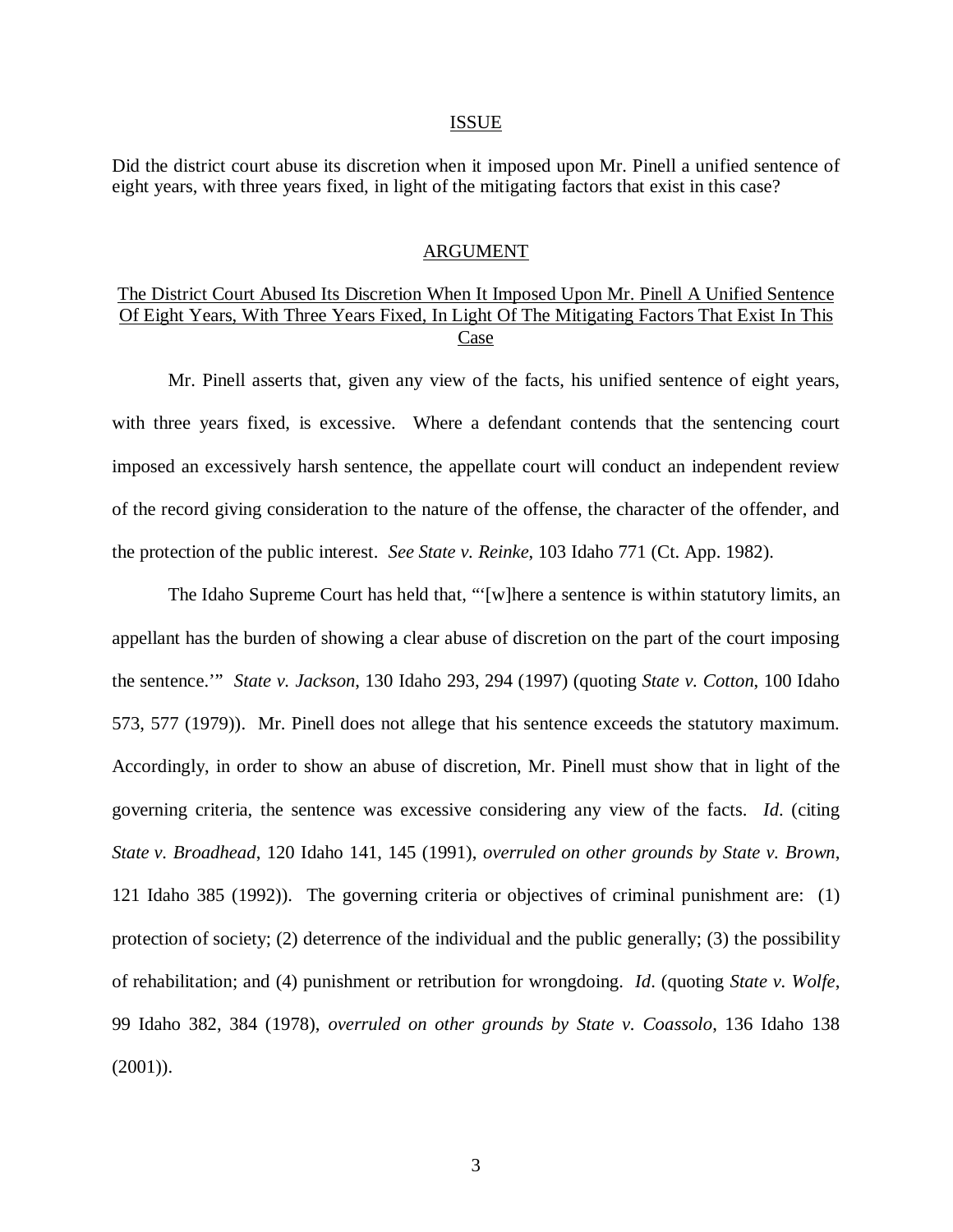Mr. Pinell was very remorseful for his actions and he has committed himself to his sobriety. At the time of his crime, he was drinking one-fifth of a gallon of whiskey every day. (PSI, p.12.) He stated that he "'wish[ed] [he] could have seen through the w[h]iskey long enough to realize how much damage it had done to [his] life.'" (PSI, p.6.) When he first stopped drinking after the instant offense, Mr. Pinell did not want to be sober; however, after a couple of weeks he started to feel much better and decided that he wants to be sober. (PSI, p.13.) Mr. Pinell recognized that alcohol, jealousy, and the guilt stemming from a close friend's death, were areas that contributed to his criminal behavior, and he is committed to remaining sober and attending anger management classes. (PSI, p.14.) He wrote a letter to the district court expressing his shame and disappointment in himself for his criminal activity, and he is proud of the fact that he has not had a drink since the night of the incident. (PSI, pp.40-42.)

Mr. Pinell also enjoys the support of his mother, Candice Pinell. Ms. Pinell wrote a letter to the court expressing that her son is a kind and helpful person, who has been scarred by the emotional abuse suffered at the hands of his father when he was a child, the death by suicide of his father when he was only 13, and the murder of his close friend when he was only 17. (R., pp.33-34.) Ms. Pinell also addressed the court during the sentencing hearing and let the court know that her son has the support of his family and friends.  $(Tr, p.26, L.21 - p.27, L.8.)$ 

Idaho courts recognize that alcoholism and the willingness to seek treatment, remorse for one's conduct, and the support of family and friends, are all mitigating factors that should be considered by the district court when that court imposes a sentence. *See State v. Nice*, 103 Idaho 89 (1982); *State v. Shideler*, 103 Idaho 593 (1982); *State v. Alberts*, 121 Idaho 204 (Ct. App. 1991). In light of the mitigating factors that exist in his case, Mr. Pinell asserts that the district court abused its discretion by imposing an excessive sentence.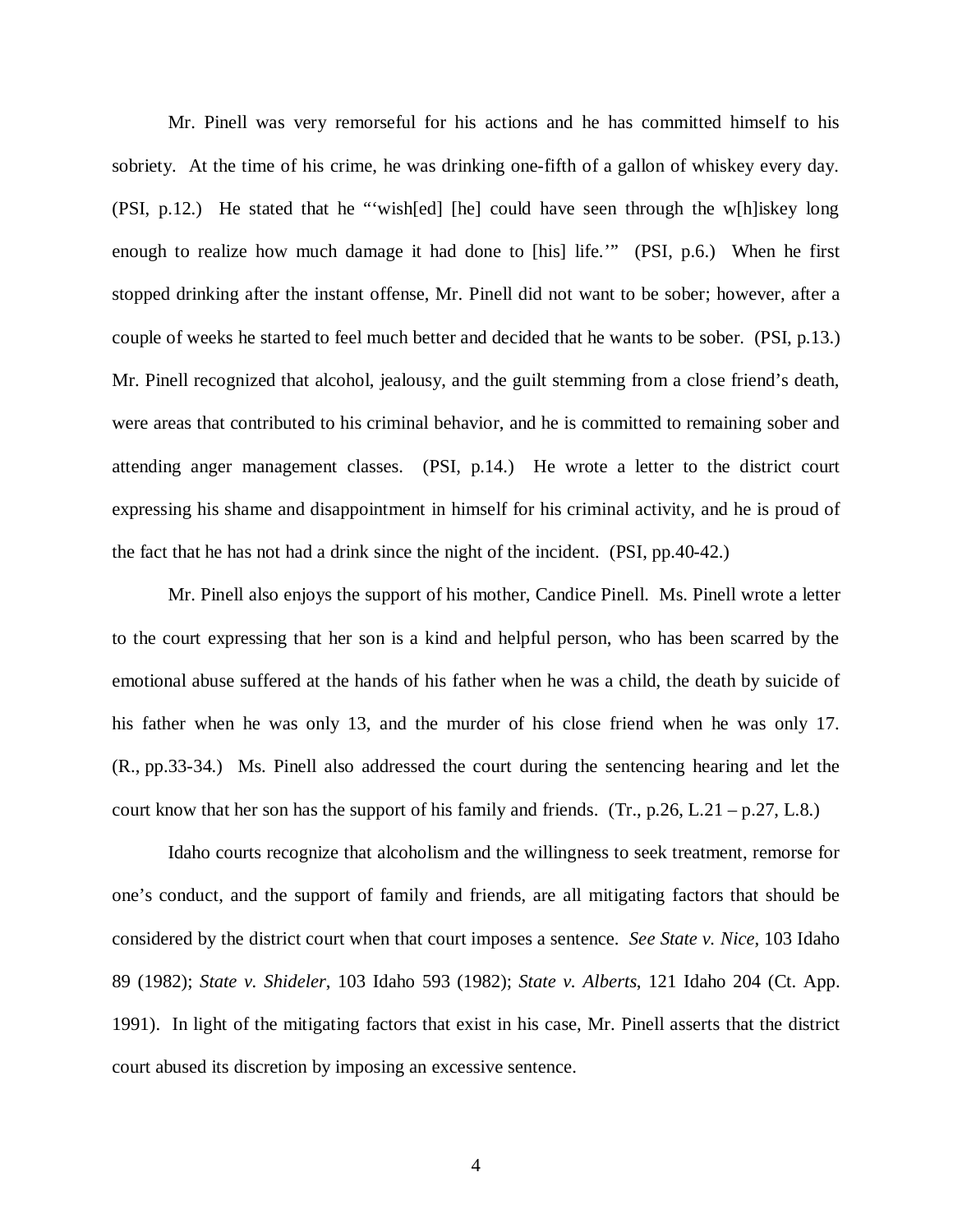# **CONCLUSION**

Mr. Pinell respectfully requests that this Court remand his case to the district court with instructions that the court retain jurisdiction, or for whatever other relief this Court deems appropriate.

DATED this 30<sup>th</sup> day of March, 2018.

 $\frac{1}{s}$  /s/ $\frac{1}{s}$ JASON C. PINTLER Deputy State Appellate Public Defender